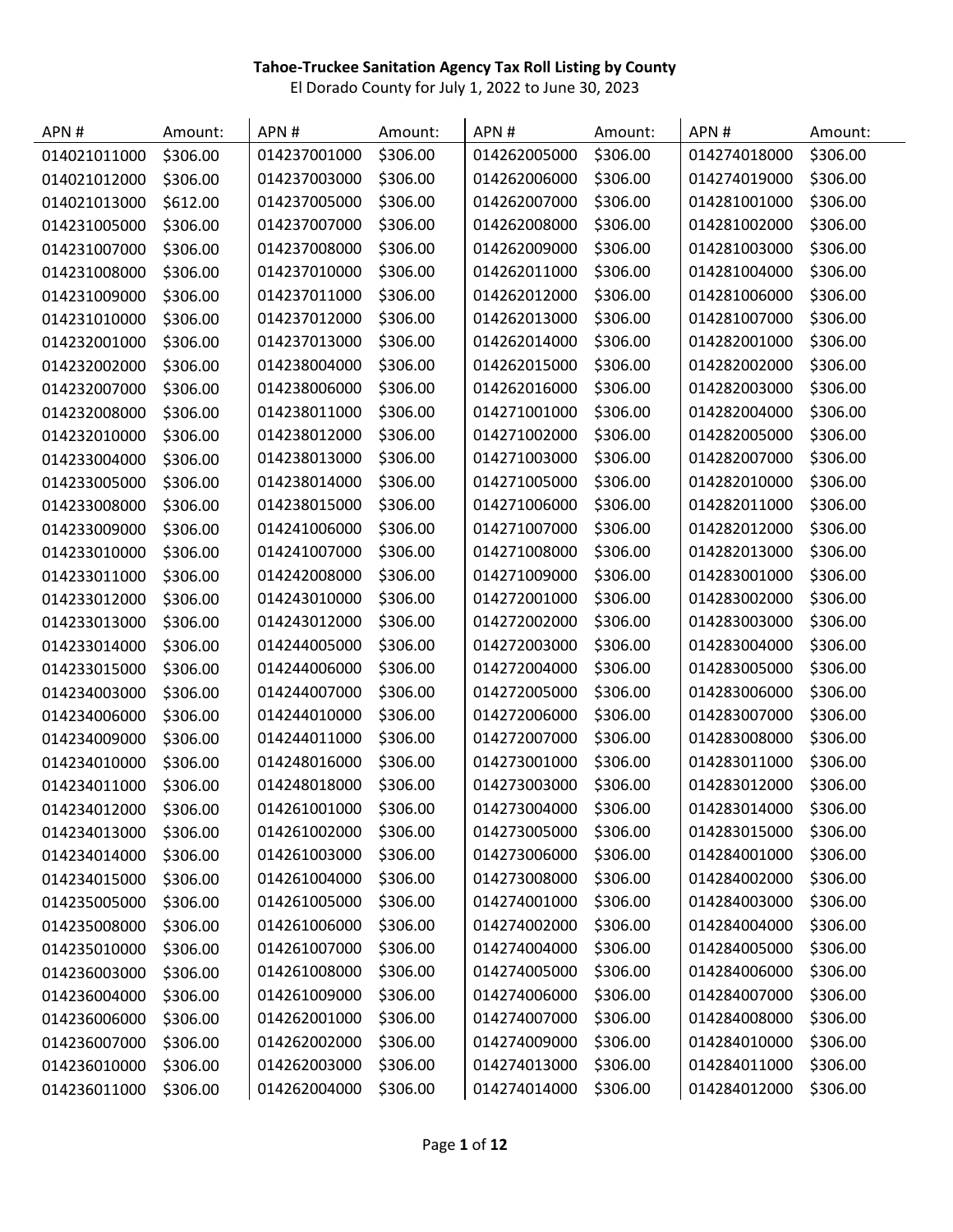| APN#         | Amount:  | APN#         | Amount:  | APN#         | Amount:  | APN#         | Amount:  |
|--------------|----------|--------------|----------|--------------|----------|--------------|----------|
| 014284013000 | \$306.00 | 014292017000 | \$306.00 | 014304004000 | \$306.00 | 014331008000 | \$306.00 |
| 014284014000 | \$306.00 | 014292018000 | \$306.00 | 014304007000 | \$306.00 | 014331009000 | \$306.00 |
| 014284015000 | \$306.00 | 014292020000 | \$306.00 | 014304008000 | \$306.00 | 014331010000 | \$306.00 |
| 014284016000 | \$306.00 | 014292021000 | \$306.00 | 014321004000 | \$306.00 | 014332001000 | \$306.00 |
| 014284018000 | \$306.00 | 014292022000 | \$306.00 | 014321005000 | \$306.00 | 014332002000 | \$306.00 |
| 014284020000 | \$306.00 | 014292024000 | \$306.00 | 014321006000 | \$306.00 | 014332003000 | \$306.00 |
| 014284021000 | \$306.00 | 014292025000 | \$306.00 | 014321007000 | \$306.00 | 014332004000 | \$306.00 |
| 014285003000 | \$306.00 | 014292026000 | \$306.00 | 014321008000 | \$306.00 | 014332005000 | \$306.00 |
| 014285004000 | \$306.00 | 014301001000 | \$306.00 | 014321009000 | \$306.00 | 014332006000 | \$306.00 |
| 014285005000 | \$306.00 | 014301002000 | \$306.00 | 014321010000 | \$306.00 | 014332007000 | \$306.00 |
| 014285010000 | \$306.00 | 014301003000 | \$306.00 | 014321011000 | \$306.00 | 014332008000 | \$306.00 |
| 014285011000 | \$306.00 | 014301004000 | \$306.00 | 014322001000 | \$306.00 | 014332009000 | \$306.00 |
| 014286001000 | \$306.00 | 014301005000 | \$306.00 | 014322002000 | \$306.00 | 014332010000 | \$306.00 |
| 014286002000 | \$306.00 | 014301006000 | \$306.00 | 014322003000 | \$306.00 | 014332011000 | \$306.00 |
| 014286003000 | \$306.00 | 014301008000 | \$306.00 | 014322004000 | \$306.00 | 014341001000 | \$306.00 |
| 014286004000 | \$306.00 | 014301009000 | \$306.00 | 014322005000 | \$306.00 | 014341002000 | \$306.00 |
| 014286005000 | \$306.00 | 014302001000 | \$306.00 | 014322006000 | \$306.00 | 014341003000 | \$306.00 |
| 014286006000 | \$306.00 | 014302004000 | \$306.00 | 014322007000 | \$306.00 | 014341004000 | \$306.00 |
| 014291001000 | \$306.00 | 014302006000 | \$306.00 | 014322008000 | \$306.00 | 014341005000 | \$306.00 |
| 014291004000 | \$306.00 | 014302009000 | \$306.00 | 014322009000 | \$306.00 | 014342001000 | \$306.00 |
| 014291005000 | \$306.00 | 014302011000 | \$306.00 | 014322010000 | \$306.00 | 014342002000 | \$306.00 |
| 014291007000 | \$306.00 | 014302013000 | \$306.00 | 014322011000 | \$306.00 | 014342003000 | \$306.00 |
| 014291008000 | \$306.00 | 014302014000 | \$306.00 | 014322012000 | \$306.00 | 014342004000 | \$306.00 |
| 014291009000 | \$306.00 | 014302015000 | \$306.00 | 014322014000 | \$306.00 | 014342005000 | \$306.00 |
| 014291010000 | \$306.00 | 014302016000 | \$306.00 | 014322017000 | \$306.00 | 014342006000 | \$306.00 |
| 014291011000 | \$306.00 | 014302017000 | \$306.00 | 014322018000 | \$306.00 | 014343001000 | \$306.00 |
| 014291012000 | \$306.00 | 014302018000 | \$306.00 | 014322019000 | \$306.00 | 014343002000 | \$306.00 |
| 014292001000 | \$306.00 | 014303001000 | \$306.00 | 014322020000 | \$306.00 | 014343005000 | \$306.00 |
| 014292002000 | \$306.00 | 014303003000 | \$306.00 | 014323001000 | \$306.00 | 014343006000 | \$306.00 |
| 014292005000 | \$306.00 | 014303004000 | \$306.00 | 014323003000 | \$306.00 | 014351001000 | \$306.00 |
| 014292006000 | \$306.00 | 014303005000 | \$306.00 | 014323004000 | \$306.00 | 014351002000 | \$306.00 |
| 014292007000 | \$306.00 | 014303006000 | \$306.00 | 014324001000 | \$306.00 | 014351003000 | \$306.00 |
| 014292008000 | \$306.00 | 014303007000 | \$306.00 | 014324005000 | \$306.00 | 014351004000 | \$306.00 |
| 014292009000 | \$306.00 | 014303008000 | \$306.00 | 014324006000 | \$306.00 | 014351005000 | \$306.00 |
| 014292010000 | \$306.00 | 014303009000 | \$306.00 | 014324007000 | \$306.00 | 014351006000 | \$306.00 |
| 014292011000 | \$306.00 | 014303010000 | \$306.00 | 014324008000 | \$306.00 | 014351008000 | \$306.00 |
| 014292012000 | \$306.00 | 014303011000 | \$306.00 | 014331003000 | \$306.00 | 014351009000 | \$306.00 |
| 014292013000 | \$306.00 | 014303013000 | \$306.00 | 014331004000 | \$306.00 | 014352001000 | \$306.00 |
| 014292014000 | \$306.00 | 014303015000 | \$306.00 | 014331005000 | \$306.00 | 014352002000 | \$306.00 |
| 014292015000 | \$306.00 | 014303017000 | \$306.00 | 014331006000 | \$306.00 | 014352004000 | \$306.00 |
| 014292016000 | \$306.00 | 014304001000 | \$306.00 | 014331007000 | \$306.00 | 015031003000 | \$306.00 |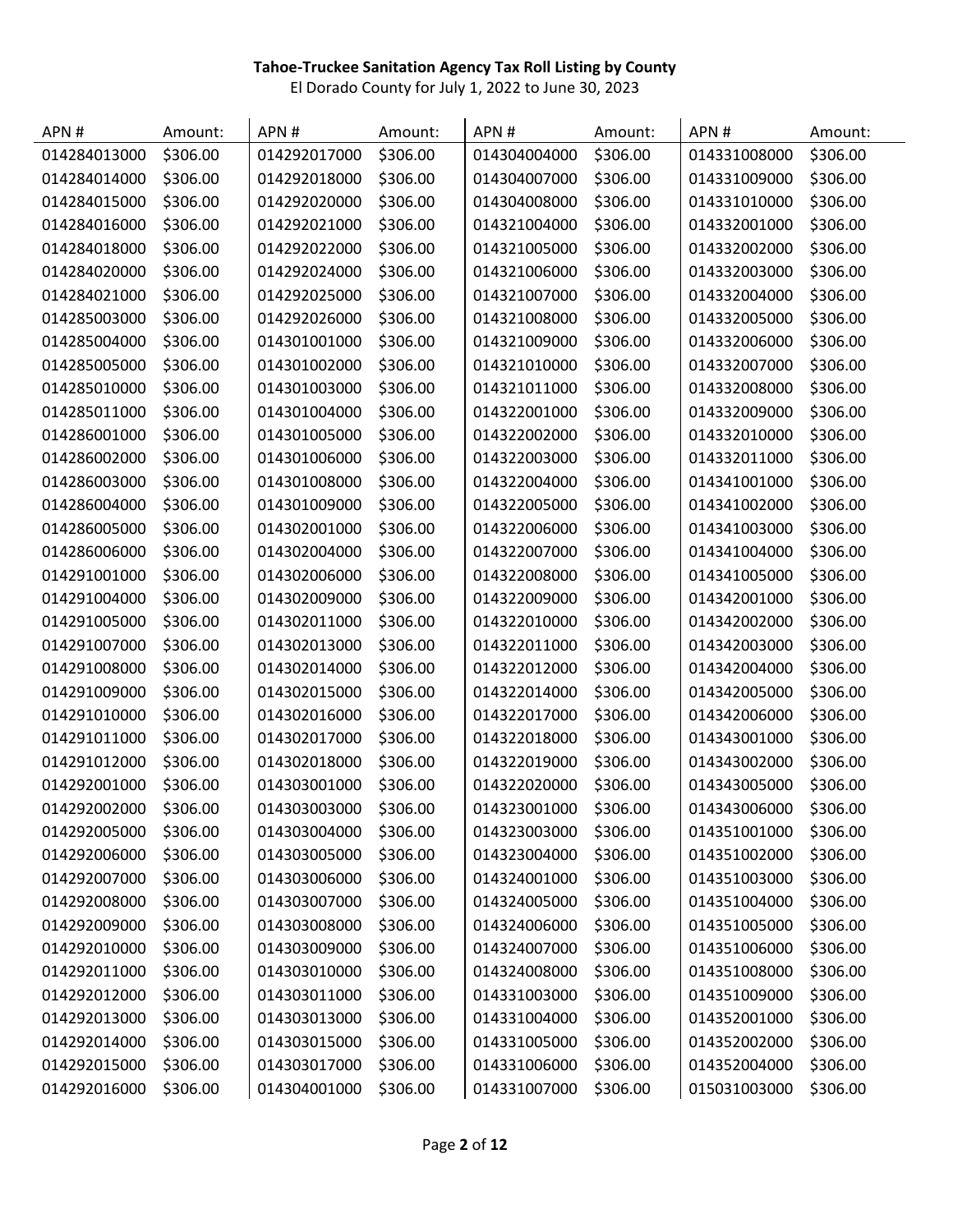| APN#         | Amount:  | APN#         | Amount:  | APN#         | Amount:  | APN#         | Amount:  |
|--------------|----------|--------------|----------|--------------|----------|--------------|----------|
| 015031005000 | \$306.00 | 015034005000 | \$306.00 | 015062014000 | \$306.00 | 015101008000 | \$306.00 |
| 015031006000 | \$306.00 | 015034006000 | \$306.00 | 015062016000 | \$306.00 | 015101009000 | \$306.00 |
| 015031008000 | \$306.00 | 015034007000 | \$306.00 | 015062017000 | \$306.00 | 015101012000 | \$306.00 |
| 015031009000 | \$306.00 | 015034009000 | \$306.00 | 015062018000 | \$306.00 | 015101015000 | \$306.00 |
| 015031010000 | \$306.00 | 015034010000 | \$306.00 | 015062020000 | \$306.00 | 015101017000 | \$306.00 |
| 015031013000 | \$306.00 | 015034012000 | \$306.00 | 015062021000 | \$306.00 | 015101018000 | \$306.00 |
| 015031015000 | \$306.00 | 015034013000 | \$306.00 | 015062022000 | \$306.00 | 015101019000 | \$306.00 |
| 015031017000 | \$306.00 | 015034015000 | \$306.00 | 015062023000 | \$306.00 | 015101021000 | \$306.00 |
| 015031018000 | \$306.00 | 015034017000 | \$306.00 | 015062024000 | \$306.00 | 015101022000 | \$306.00 |
| 015031019000 | \$306.00 | 015034019000 | \$612.00 | 015062025000 | \$306.00 | 015101023000 | \$306.00 |
| 015031020000 | \$306.00 | 015034020000 | \$306.00 | 015062026000 | \$306.00 | 015102006000 | \$306.00 |
| 015032004000 | \$306.00 | 015034021000 | \$306.00 | 015063002000 | \$612.00 | 015102007000 | \$306.00 |
| 015032005000 | \$306.00 | 015034022000 | \$306.00 | 015063004000 | \$306.00 | 015102008000 | \$306.00 |
| 015032014000 | \$459.00 | 015034023000 | \$306.00 | 015063006000 | \$306.00 | 015102009000 | \$306.00 |
| 015032018000 | \$306.00 | 015034025000 | \$306.00 | 015063008000 | \$306.00 | 015102010000 | \$306.00 |
| 015032020000 | \$306.00 | 015034026000 | \$306.00 | 015063010000 | \$306.00 | 015102012000 | \$306.00 |
| 015032021000 | \$918.00 | 015035001000 | \$306.00 | 015063014000 | \$306.00 | 015102022000 | \$306.00 |
| 015032023000 | \$612.00 | 015035003000 | \$306.00 | 015063015000 | \$306.00 | 015102024000 | \$306.00 |
| 015032024000 | \$306.00 | 015035004000 | \$306.00 | 015063017000 | \$306.00 | 015102025000 | \$306.00 |
| 015032025000 | \$306.00 | 015061005000 | \$306.00 | 015063019000 | \$306.00 | 015102026000 | \$306.00 |
| 015032026000 | \$306.00 | 015061008000 | \$306.00 | 015063020000 | \$306.00 | 015102027000 | \$306.00 |
| 015032029000 | \$612.00 | 015061010000 | \$918.00 | 015064001000 | \$918.00 | 015102028000 | \$306.00 |
| 015033006000 | \$612.00 | 015061013000 | \$306.00 | 015064002000 | \$306.00 | 015102031000 | \$306.00 |
| 015033007000 | \$306.00 | 015061014000 | \$306.00 | 015064003000 | \$306.00 | 015103004000 | \$306.00 |
| 015033008000 | \$306.00 | 015061015000 | \$306.00 | 015064006000 | \$612.00 | 015103005000 | \$306.00 |
| 015033009000 | \$306.00 | 015061017000 | \$306.00 | 015064007000 | \$306.00 | 015103006000 | \$306.00 |
| 015033011000 | \$306.00 | 015061018000 | \$306.00 | 015064008000 | \$306.00 | 015103007000 | \$306.00 |
| 015033014000 | \$306.00 | 015061019000 | \$306.00 | 015064011000 | \$306.00 | 015103010000 | \$306.00 |
| 015033016000 | \$306.00 | 015061021000 | \$306.00 | 015064013000 | \$306.00 | 015103011000 | \$306.00 |
| 015033017000 | \$306.00 | 015061023000 | \$306.00 | 015064014000 | \$306.00 | 015103012000 | \$306.00 |
| 015033019000 | \$306.00 | 015061024000 | \$306.00 | 015064016000 | \$306.00 | 015103013000 | \$306.00 |
| 015033020000 | \$306.00 | 015061025000 | \$306.00 | 015064020000 | \$306.00 | 015103016000 | \$306.00 |
| 015033021000 | \$612.00 | 015061026000 | \$306.00 | 015064021000 | \$306.00 | 015103018000 | \$306.00 |
| 015033023000 | \$612.00 | 015061027000 | \$306.00 | 015064024000 | \$306.00 | 015103021000 | \$306.00 |
| 015033024000 | \$306.00 | 015062006000 | \$306.00 | 015064026000 | \$306.00 | 015103022000 | \$306.00 |
| 015033025000 | \$612.00 | 015062008000 | \$306.00 | 015065003000 | \$306.00 | 015103029000 | \$306.00 |
| 015033026000 | \$306.00 | 015062009000 | \$306.00 | 015101001000 | \$306.00 | 015103030000 | \$306.00 |
| 015033027000 | \$306.00 | 015062010000 | \$306.00 | 015101002000 | \$306.00 | 015104002000 | \$306.00 |
| 015034002000 | \$306.00 | 015062011000 | \$306.00 | 015101004000 | \$306.00 | 015104003000 | \$306.00 |
| 015034003000 | \$306.00 | 015062012000 | \$306.00 | 015101006000 | \$306.00 | 015104004000 | \$306.00 |
| 015034004000 | \$306.00 | 015062013000 | \$306.00 | 015101007000 | \$306.00 | 015104007000 | \$306.00 |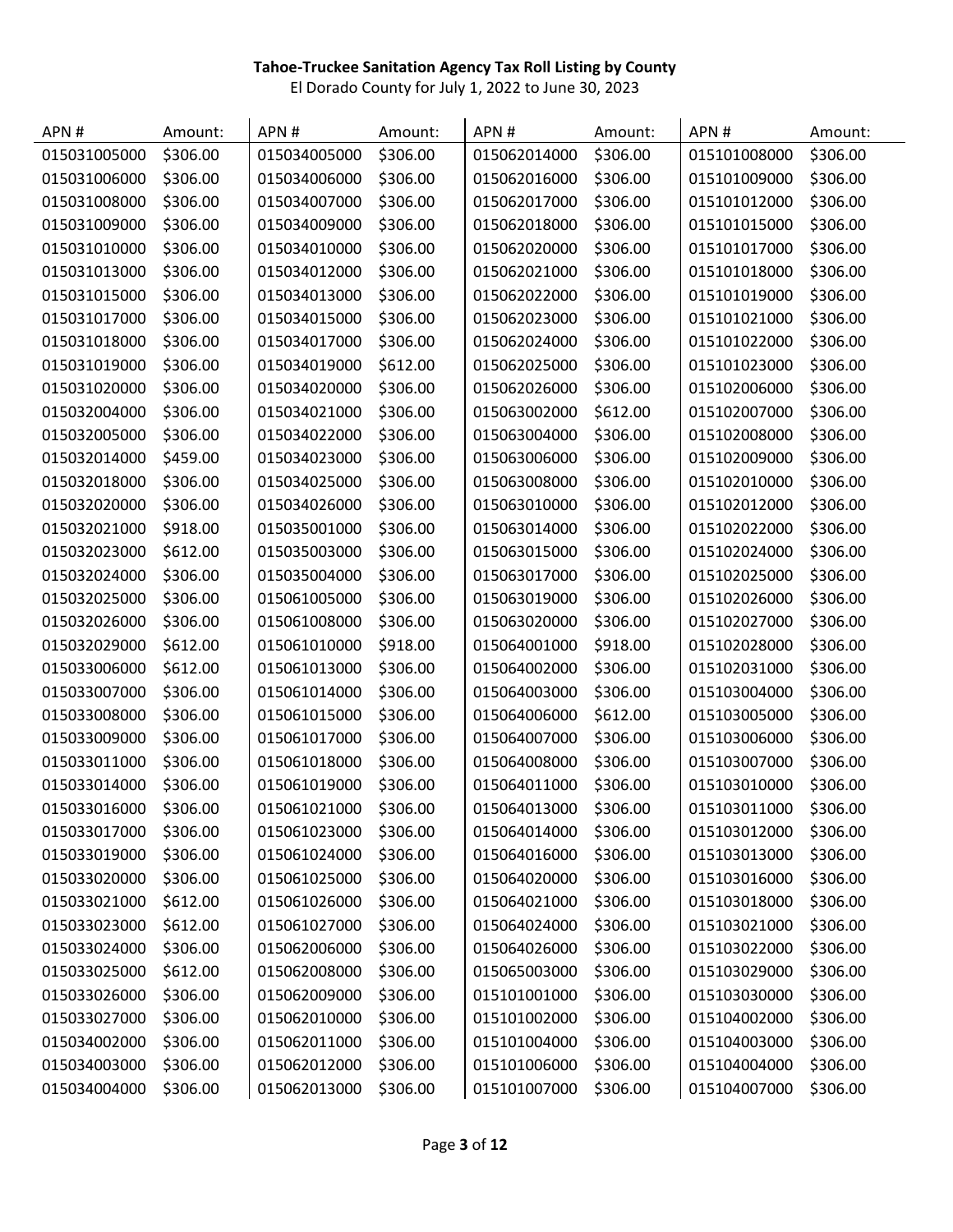| APN#         | Amount:  | APN#         | Amount:    | APN#         | Amount:  | APN#         | Amount:  |
|--------------|----------|--------------|------------|--------------|----------|--------------|----------|
| 015104008000 | \$306.00 | 015152009000 | \$306.00   | 015161016000 | \$306.00 | 015201023000 | \$306.00 |
| 015104010000 | \$306.00 | 015152010000 | \$306.00   | 015161017000 | \$306.00 | 015201024000 | \$306.00 |
| 015104013000 | \$306.00 | 015152012000 | \$306.00   | 015161018000 | \$306.00 | 015201025000 | \$306.00 |
| 015104014000 | \$306.00 | 015152013000 | \$306.00   | 015161019000 | \$306.00 | 015202001000 | \$306.00 |
| 015104015000 | \$306.00 | 015152015000 | \$306.00   | 015162006000 | \$306.00 | 015202003000 | \$306.00 |
| 015104016000 | \$306.00 | 015152018000 | \$306.00   | 015162010000 | \$306.00 | 015202005000 | \$306.00 |
| 015104017000 | \$306.00 | 015152020000 | \$306.00   | 015162011000 | \$306.00 | 015202006000 | \$306.00 |
| 015104018000 | \$306.00 | 015152021000 | \$306.00   | 015162013000 | \$306.00 | 015202007000 | \$306.00 |
| 015104020000 | \$306.00 | 015152022000 | \$306.00   | 015162015000 | \$306.00 | 015202008000 | \$306.00 |
| 015104024000 | \$306.00 | 015153002000 | \$306.00   | 015162016000 | \$306.00 | 015202009000 | \$306.00 |
| 015111003000 | \$306.00 | 015153003000 | \$306.00   | 015162017000 | \$306.00 | 015202013000 | \$306.00 |
| 015111004000 | \$306.00 | 015153005000 | \$306.00   | 015162019000 | \$306.00 | 015202015000 | \$306.00 |
| 015112004000 | \$306.00 | 015153007000 | \$306.00   | 015162020000 | \$306.00 | 015203001000 | \$306.00 |
| 015112008000 | \$306.00 | 015153008000 | \$1,224.00 | 015162021000 | \$306.00 | 015203006000 | \$306.00 |
| 015112009000 | \$306.00 | 015153009000 | \$306.00   | 015162023000 | \$306.00 | 015203007000 | \$306.00 |
| 015112011000 | \$306.00 | 015153010000 | \$612.00   | 015162024000 | \$306.00 | 015203012000 | \$306.00 |
| 015112013000 | \$306.00 | 015153011000 | \$306.00   | 015163001000 | \$306.00 | 015203016000 | \$306.00 |
| 015113001000 | \$306.00 | 015153014000 | \$306.00   | 015163003000 | \$306.00 | 015203017000 | \$306.00 |
| 015113004000 | \$306.00 | 015153015000 | \$306.00   | 015163004000 | \$306.00 | 015203018000 | \$306.00 |
| 015114002000 | \$306.00 | 015153016000 | \$306.00   | 015163005000 | \$306.00 | 015203019000 | \$612.00 |
| 015114005000 | \$306.00 | 015153017000 | \$306.00   | 015163006000 | \$306.00 | 015203034000 | \$306.00 |
| 015114007000 | \$306.00 | 015154002000 | \$306.00   | 015163007000 | \$306.00 | 015204003000 | \$306.00 |
| 015151002000 | \$306.00 | 015154004000 | \$306.00   | 015163009000 | \$306.00 | 015204007000 | \$306.00 |
| 015151004000 | \$306.00 | 015154009000 | \$306.00   | 015163010000 | \$306.00 | 015204008000 | \$306.00 |
| 015151007000 | \$306.00 | 015154010000 | \$306.00   | 015164001000 | \$306.00 | 015204009000 | \$306.00 |
| 015151008000 | \$306.00 | 015154011000 | \$306.00   | 015164005000 | \$306.00 | 015204010000 | \$612.00 |
| 015151009000 | \$306.00 | 015154013000 | \$306.00   | 015164008000 | \$306.00 | 015204014000 | \$306.00 |
| 015151010000 | \$306.00 | 015154015000 | \$306.00   | 015164009000 | \$306.00 | 015204015000 | \$306.00 |
| 015151011000 | \$306.00 | 015154016000 | \$306.00   | 015164010000 | \$306.00 | 015204021000 | \$306.00 |
| 015151014000 | \$306.00 | 015154017000 | \$306.00   | 015164011000 | \$306.00 | 015204023000 | \$306.00 |
| 015151015000 | \$306.00 | 015154018000 | \$306.00   | 015164013000 | \$306.00 | 015204024000 | \$306.00 |
| 015151017000 | \$306.00 | 015154019000 | \$306.00   | 015164014000 | \$306.00 | 015204025000 | \$306.00 |
| 015151018000 | \$306.00 | 015154021000 | \$306.00   | 015201004000 | \$306.00 | 015211001000 | \$306.00 |
| 015151019000 | \$306.00 | 015154022000 | \$306.00   | 015201005000 | \$306.00 | 015211004000 | \$306.00 |
| 015151021000 | \$306.00 | 015154023000 | \$306.00   | 015201009000 | \$306.00 | 015211005000 | \$306.00 |
| 015151022000 | \$306.00 | 015154024000 | \$306.00   | 015201010000 | \$306.00 | 015211009000 | \$306.00 |
| 015152001000 | \$306.00 | 015161002000 | \$306.00   | 015201012000 | \$306.00 | 015211010000 | \$306.00 |
| 015152003000 | \$306.00 | 015161005000 | \$306.00   | 015201015000 | \$306.00 | 015211012000 | \$306.00 |
| 015152005000 | \$306.00 | 015161012000 | \$306.00   | 015201016000 | \$306.00 | 015211013000 | \$306.00 |
| 015152007000 | \$306.00 | 015161013000 | \$306.00   | 015201017000 | \$306.00 | 015211014000 | \$306.00 |
| 015152008000 | \$306.00 | 015161014000 | \$306.00   | 015201018000 | \$306.00 | 015211015000 | \$306.00 |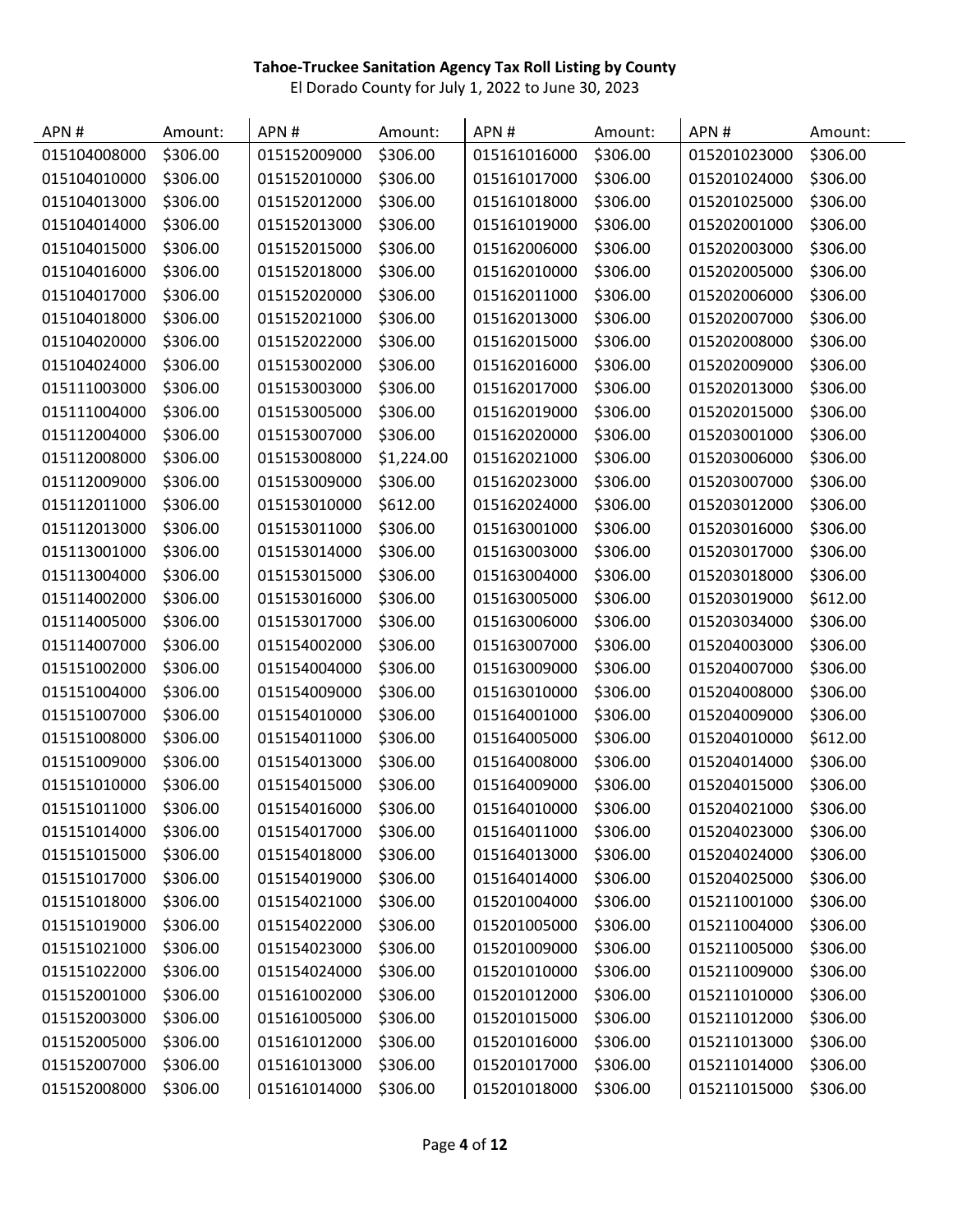| APN#         | Amount:  | APN#         | Amount:  | APN#         | Amount:  | APN#         | Amount:  |
|--------------|----------|--------------|----------|--------------|----------|--------------|----------|
| 015211023000 | \$306.00 | 015215004000 | \$306.00 | 015253023000 | \$306.00 | 015263002000 | \$306.00 |
| 015212001000 | \$306.00 | 015215005000 | \$306.00 | 015253024000 | \$306.00 | 015263003000 | \$306.00 |
| 015212003000 | \$306.00 | 015215008000 | \$306.00 | 015253025000 | \$306.00 | 015263005000 | \$306.00 |
| 015212005000 | \$306.00 | 015215010000 | \$306.00 | 015253028000 | \$306.00 | 015263006000 | \$306.00 |
| 015212007000 | \$306.00 | 015215012000 | \$306.00 | 015254007000 | \$306.00 | 015263007000 | \$306.00 |
| 015212011000 | \$306.00 | 015251001000 | \$306.00 | 015254011000 | \$306.00 | 015263008000 | \$306.00 |
| 015212012000 | \$306.00 | 015251004000 | \$306.00 | 015254015000 | \$306.00 | 015263009000 | \$306.00 |
| 015212013000 | \$306.00 | 015251006000 | \$306.00 | 015254016000 | \$306.00 | 015263010000 | \$306.00 |
| 015212014000 | \$306.00 | 015251007000 | \$306.00 | 015254017000 | \$306.00 | 015263012000 | \$306.00 |
| 015212017000 | \$306.00 | 015251013000 | \$306.00 | 015254019000 | \$306.00 | 015263014000 | \$306.00 |
| 015212019000 | \$306.00 | 015251016000 | \$306.00 | 015254020000 | \$306.00 | 015263015000 | \$306.00 |
| 015212020000 | \$306.00 | 015251017000 | \$153.00 | 015254021000 | \$306.00 | 015263016000 | \$306.00 |
| 015212023000 | \$306.00 | 015251021000 | \$306.00 | 015254022000 | \$306.00 | 015263017000 | \$306.00 |
| 015212024000 | \$306.00 | 015251022000 | \$306.00 | 015254023000 | \$612.00 | 015263018000 | \$306.00 |
| 015212025000 | \$306.00 | 015251023000 | \$306.00 | 015254024000 | \$918.00 | 015263019000 | \$306.00 |
| 015213002000 | \$306.00 | 015251024000 | \$306.00 | 015254025000 | \$580.68 | 015263020000 | \$306.00 |
| 015213006000 | \$306.00 | 015251025000 | \$306.00 | 015254026000 | \$306.00 | 015264002000 | \$306.00 |
| 015213007000 | \$306.00 | 015251026000 | \$306.00 | 015254028000 | \$306.00 | 015264003000 | \$306.00 |
| 015213008000 | \$306.00 | 015251028000 | \$306.00 | 015254030000 | \$306.00 | 015264004000 | \$306.00 |
| 015213010000 | \$306.00 | 015251029000 | \$306.00 | 015254035000 | \$306.00 | 015264006000 | \$306.00 |
| 015213011000 | \$306.00 | 015252006000 | \$306.00 | 015254037000 | \$306.00 | 015264007000 | \$306.00 |
| 015213014000 | \$306.00 | 015252007000 | \$306.00 | 015254038000 | \$306.00 | 015264009000 | \$306.00 |
| 015213016000 | \$306.00 | 015252008000 | \$306.00 | 015261003000 | \$306.00 | 015264015000 | \$306.00 |
| 015213020000 | \$306.00 | 015252009000 | \$306.00 | 015261012000 | \$306.00 | 015264018000 | \$306.00 |
| 015213021000 | \$306.00 | 015252011000 | \$306.00 | 015261018000 | \$306.00 | 015264019000 | \$306.00 |
| 015213022000 | \$306.00 | 015252012000 | \$306.00 | 015261021000 | \$306.00 | 015264025000 | \$306.00 |
| 015213023000 | \$306.00 | 015252013000 | \$306.00 | 015261024000 | \$306.00 | 015265003000 | \$306.00 |
| 015213025000 | \$306.00 | 015252015000 | \$306.00 | 015261025000 | \$306.00 | 015265004000 | \$306.00 |
| 015213026000 | \$306.00 | 015252017000 | \$306.00 | 015261033000 | \$306.00 | 015265007000 | \$306.00 |
| 015214004000 | \$306.00 | 015253001000 | \$306.00 | 015261037000 | \$612.00 | 015265008000 | \$306.00 |
| 015214006000 | \$306.00 | 015253002000 | \$306.00 | 015262001000 | \$306.00 | 015265010000 | \$306.00 |
| 015214007000 | \$306.00 | 015253007000 | \$306.00 | 015262003000 | \$306.00 | 015265011000 | \$306.00 |
| 015214009000 | \$306.00 | 015253008000 | \$306.00 | 015262005000 | \$612.00 | 015265012000 | \$306.00 |
| 015214014000 | \$306.00 | 015253009000 | \$306.00 | 015262006000 | \$306.00 | 015265013000 | \$306.00 |
| 015214017000 | \$306.00 | 015253011000 | \$306.00 | 015262009000 | \$306.00 | 015301001000 | \$612.00 |
| 015214018000 | \$306.00 | 015253012000 | \$306.00 | 015262010000 | \$306.00 | 015301006000 | \$306.00 |
| 015214019000 | \$306.00 | 015253016000 | \$306.00 | 015262015000 | \$306.00 | 015301008000 | \$306.00 |
| 015214022000 | \$306.00 | 015253017000 | \$306.00 | 015262016000 | \$306.00 | 015301009000 | \$306.00 |
| 015214023000 | \$306.00 | 015253018000 | \$306.00 | 015262017000 | \$918.00 | 015301014000 | \$306.00 |
| 015214024000 | \$306.00 | 015253021000 | \$306.00 | 015262020000 | \$306.00 | 015301017000 | \$306.00 |
| 015215001000 | \$306.00 | 015253022000 | \$306.00 | 015262024000 | \$306.00 | 015301021000 | \$306.00 |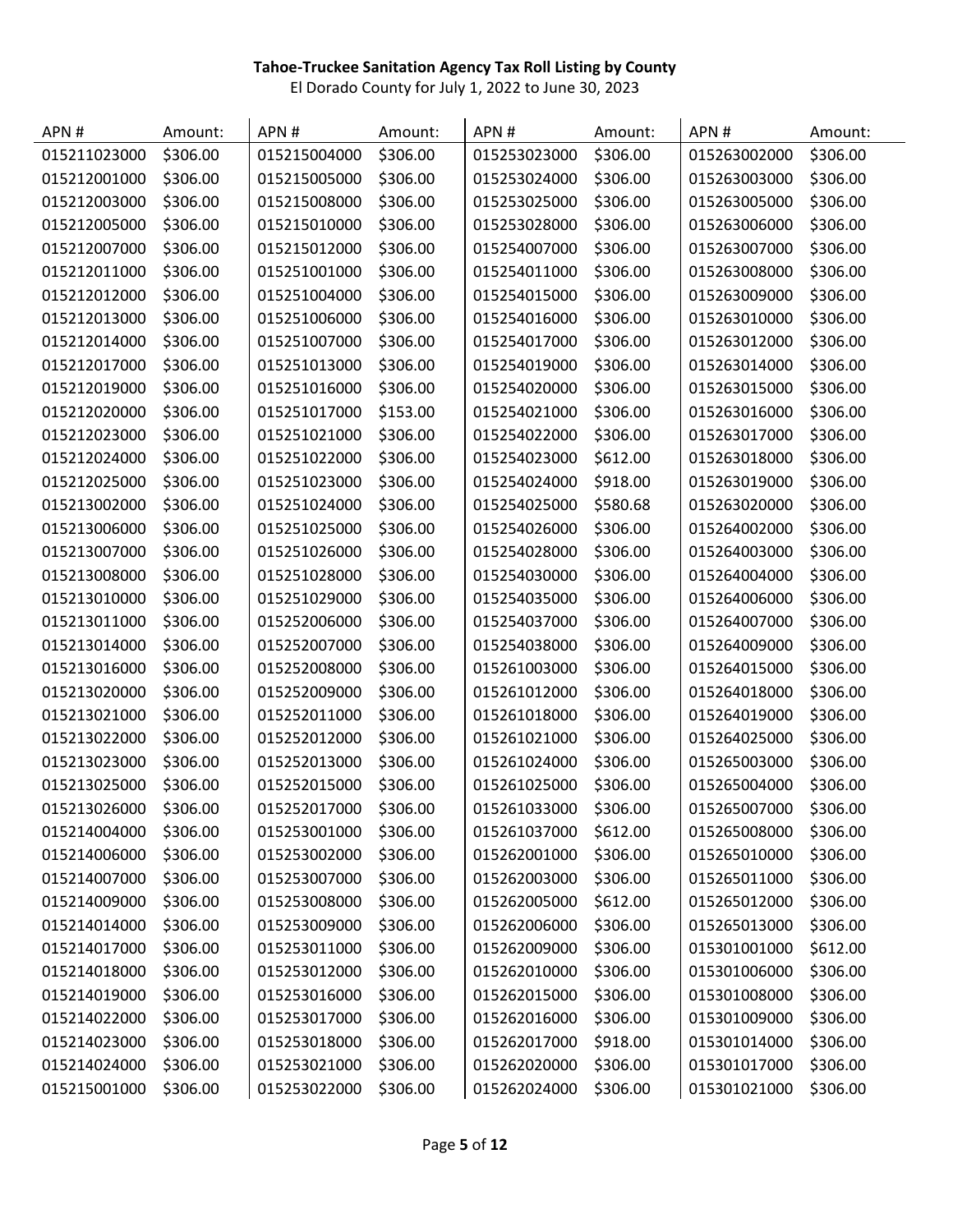| APN#         | Amount:  | APN#         | Amount:  | APN#         | Amount:  | APN#         | Amount:  |
|--------------|----------|--------------|----------|--------------|----------|--------------|----------|
| 015301024000 | \$306.00 | 015304008000 | \$306.00 | 015312015000 | \$306.00 | 015314019000 | \$306.00 |
| 015301029000 | \$306.00 | 015304011000 | \$306.00 | 015312021000 | \$306.00 | 015314020000 | \$306.00 |
| 015301030000 | \$306.00 | 015304012000 | \$306.00 | 015312023000 | \$306.00 | 015314022000 | \$306.00 |
| 015301035000 | \$306.00 | 015304014000 | \$306.00 | 015312025000 | \$306.00 | 015314023000 | \$306.00 |
| 015301036000 | \$306.00 | 015304016000 | \$306.00 | 015312026000 | \$306.00 | 015314025000 | \$306.00 |
| 015302004000 | \$306.00 | 015304020000 | \$306.00 | 015312027000 | \$306.00 | 015314026000 | \$306.00 |
| 015302008000 | \$306.00 | 015304021000 | \$306.00 | 015312030000 | \$306.00 | 015314028000 | \$306.00 |
| 015302013000 | \$306.00 | 015304022000 | \$306.00 | 015312032000 | \$306.00 | 015314030000 | \$306.00 |
| 015302015000 | \$306.00 | 015304023000 | \$306.00 | 015312033000 | \$306.00 | 015315002000 | \$306.00 |
| 015302016000 | \$306.00 | 015304024000 | \$306.00 | 015312034000 | \$306.00 | 015315003000 | \$306.00 |
| 015302018000 | \$306.00 | 015304025000 | \$306.00 | 015312036000 | \$306.00 | 015315004000 | \$306.00 |
| 015302021000 | \$306.00 | 015304026000 | \$306.00 | 015313003000 | \$306.00 | 015315005000 | \$306.00 |
| 015302023000 | \$306.00 | 015304029000 | \$306.00 | 015313004000 | \$306.00 | 015315006000 | \$306.00 |
| 015302029000 | \$306.00 | 015304030000 | \$306.00 | 015313005000 | \$306.00 | 015315007000 | \$306.00 |
| 015302030000 | \$306.00 | 015304032000 | \$306.00 | 015313006000 | \$306.00 | 015315008000 | \$306.00 |
| 015302033000 | \$306.00 | 015304034000 | \$612.00 | 015313009000 | \$306.00 | 015315009000 | \$306.00 |
| 015302035000 | \$306.00 | 015311004000 | \$306.00 | 015313010000 | \$306.00 | 015315013000 | \$306.00 |
| 015302038000 | \$306.00 | 015311006000 | \$306.00 | 015313014000 | \$306.00 | 015315014000 | \$306.00 |
| 015303008000 | \$306.00 | 015311007000 | \$306.00 | 015313015000 | \$306.00 | 015315016000 | \$306.00 |
| 015303009000 | \$306.00 | 015311008000 | \$306.00 | 015313016000 | \$306.00 | 015322001000 | \$306.00 |
| 015303010000 | \$306.00 | 015311010000 | \$306.00 | 015313018000 | \$306.00 | 015322002000 | \$306.00 |
| 015303011000 | \$306.00 | 015311013000 | \$306.00 | 015313019000 | \$306.00 | 015322004000 | \$306.00 |
| 015303012000 | \$306.00 | 015311014000 | \$306.00 | 015313021000 | \$306.00 | 015322006000 | \$306.00 |
| 015303014000 | \$306.00 | 015311016000 | \$306.00 | 015313023000 | \$612.00 | 015322011000 | \$306.00 |
| 015303016000 | \$306.00 | 015311017000 | \$306.00 | 015313030000 | \$306.00 | 015322013000 | \$306.00 |
| 015303018000 | \$306.00 | 015311019000 | \$306.00 | 015313031000 | \$306.00 | 015322014000 | \$306.00 |
| 015303019000 | \$306.00 | 015311022000 | \$306.00 | 015313033000 | \$306.00 | 015322015000 | \$306.00 |
| 015303020000 | \$306.00 | 015311023000 | \$306.00 | 015313034000 | \$306.00 | 015322016000 | \$306.00 |
| 015303021000 | \$306.00 | 015311024000 | \$306.00 | 015313035000 | \$306.00 | 015322017000 | \$306.00 |
| 015303022000 | \$306.00 | 015311025000 | \$306.00 | 015313041000 | \$306.00 | 015322026000 | \$306.00 |
| 015303024000 | \$306.00 | 015311026000 | \$306.00 | 015313042000 | \$306.00 | 015322028000 | \$306.00 |
| 015303025000 | \$306.00 | 015311030000 | \$306.00 | 015313043000 | \$306.00 | 015323001000 | \$306.00 |
| 015303027000 | \$306.00 | 015311031000 | \$306.00 | 015314001000 | \$306.00 | 015323002000 | \$306.00 |
| 015303028000 | \$306.00 | 015312001000 | \$306.00 | 015314003000 | \$306.00 | 015323004000 | \$306.00 |
| 015303030000 | \$306.00 | 015312002000 | \$306.00 | 015314004000 | \$306.00 | 015323006000 | \$306.00 |
| 015303033000 | \$306.00 | 015312003000 | \$306.00 | 015314005000 | \$306.00 | 015323007000 | \$306.00 |
| 015303034000 | \$306.00 | 015312006000 | \$306.00 | 015314006000 | \$306.00 | 015323008000 | \$306.00 |
| 015304001000 | \$306.00 | 015312007000 | \$306.00 | 015314007000 | \$306.00 | 015323009000 | \$306.00 |
| 015304002000 | \$306.00 | 015312008000 | \$306.00 | 015314013000 | \$306.00 | 015323010000 | \$306.00 |
| 015304006000 | \$306.00 | 015312012000 | \$306.00 | 015314016000 | \$306.00 | 015323014000 | \$306.00 |
| 015304007000 | \$306.00 | 015312014000 | \$306.00 | 015314018000 | \$306.00 | 015323016000 | \$306.00 |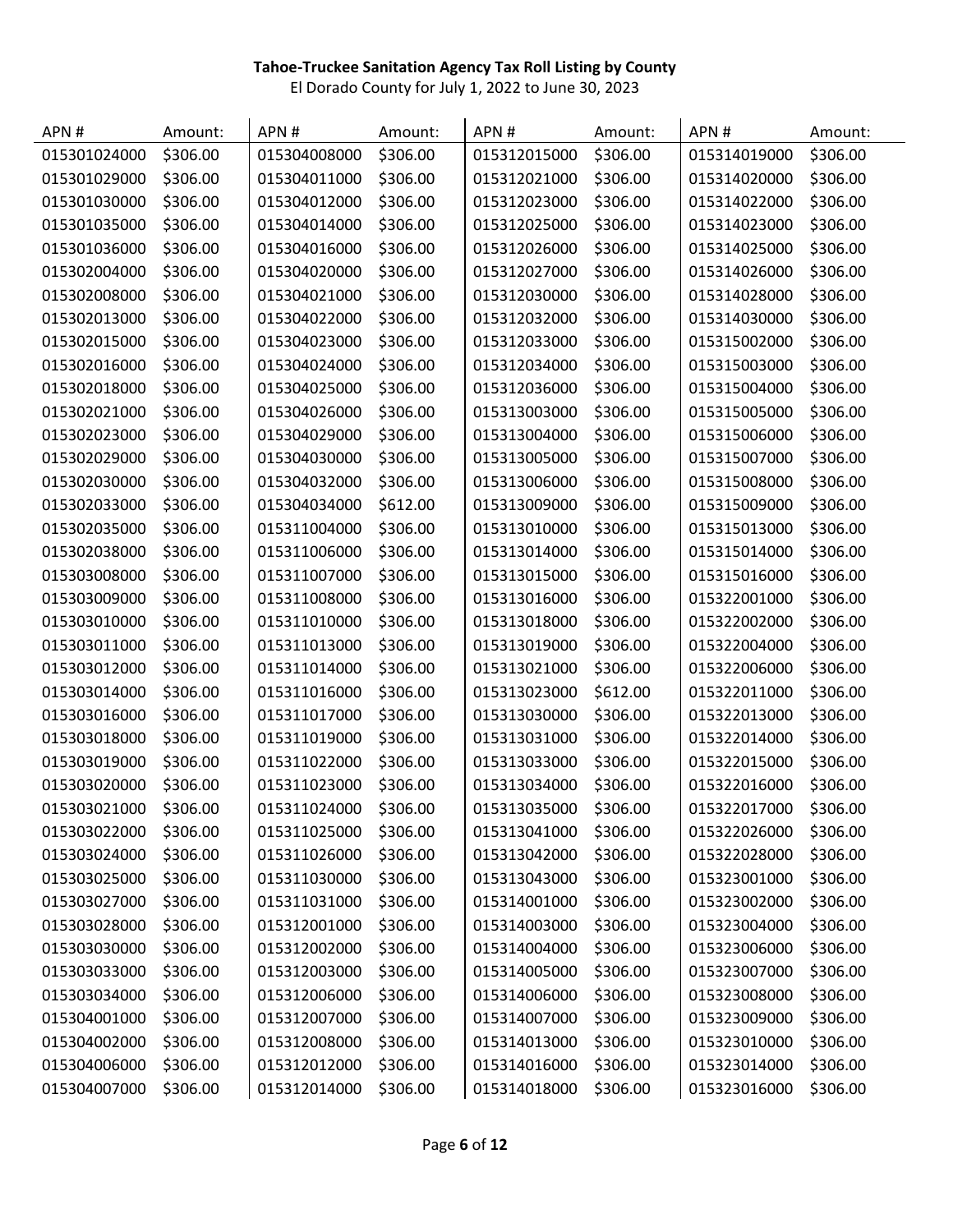| APN#         | Amount:    | APN#         | Amount:  | APN#         | Amount:  | APN#         | Amount:  |
|--------------|------------|--------------|----------|--------------|----------|--------------|----------|
| 015323018000 | \$306.00   | 015331012000 | \$306.00 | 015351029000 | \$306.00 | 015381020000 | \$306.00 |
| 015323019000 | \$306.00   | 015331014000 | \$306.00 | 015351030000 | \$306.00 | 015381021000 | \$306.00 |
| 015323020000 | \$306.00   | 015331015000 | \$306.00 | 015351031000 | \$306.00 | 015391002000 | \$306.00 |
| 015323021000 | \$306.00   | 015331017000 | \$918.00 | 015351032000 | \$306.00 | 015391003000 | \$306.00 |
| 015323022000 | \$306.00   | 015331025000 | \$392.40 | 015351033000 | \$306.00 | 015391004000 | \$306.00 |
| 015323023000 | \$306.00   | 015331028000 | \$784.80 | 015351034000 | \$306.00 | 015391005000 | \$306.00 |
| 015323024000 | \$306.00   | 015340001000 | \$306.00 | 015351035000 | \$306.00 | 015391006000 | \$306.00 |
| 015323027000 | \$306.00   | 015340004000 | \$306.00 | 015351036000 | \$306.00 | 015391007000 | \$306.00 |
| 015323028000 | \$306.00   | 015340010000 | \$306.00 | 015370001000 | \$306.00 | 015391008000 | \$306.00 |
| 015323029000 | \$306.00   | 015340015000 | \$612.00 | 015370003000 | \$306.00 | 015391009000 | \$306.00 |
| 015323032000 | \$306.00   | 015340016000 | \$612.00 | 015370004000 | \$306.00 | 015391010000 | \$306.00 |
| 015323033000 | \$306.00   | 015340017000 | \$612.00 | 015370005000 | \$306.00 | 015391011000 | \$306.00 |
| 015323035000 | \$306.00   | 015340018000 | \$306.00 | 015370006000 | \$612.00 | 015391012000 | \$306.00 |
| 015324003000 | \$306.00   | 015340019000 | \$306.00 | 015370007000 | \$612.00 | 015391013000 | \$306.00 |
| 015324005000 | \$306.00   | 015351002000 | \$306.00 | 015370008000 | \$612.00 | 015391014000 | \$306.00 |
| 015324008000 | \$306.00   | 015351003000 | \$306.00 | 015370013000 | \$306.00 | 015391015000 | \$306.00 |
| 015324011000 | \$306.00   | 015351004000 | \$306.00 | 015370017000 | \$306.00 | 015391016000 | \$306.00 |
| 015324012000 | \$306.00   | 015351005000 | \$306.00 | 015370019000 | \$306.00 | 015391017000 | \$306.00 |
| 015324013000 | \$306.00   | 015351006000 | \$306.00 | 015370020000 | \$306.00 | 015391018000 | \$306.00 |
| 015324016000 | \$306.00   | 015351007000 | \$306.00 | 015370021000 | \$306.00 | 015391019000 | \$306.00 |
| 015324017000 | \$306.00   | 015351008000 | \$306.00 | 015370027000 | \$306.00 | 015391020000 | \$306.00 |
| 015324018000 | \$306.00   | 015351009000 | \$306.00 | 015370028000 | \$306.00 | 015391021000 | \$306.00 |
| 015324020000 | \$306.00   | 015351010000 | \$306.00 | 015370030000 | \$612.00 | 015391022000 | \$306.00 |
| 015324021000 | \$306.00   | 015351011000 | \$306.00 | 015381002000 | \$306.00 | 015391023000 | \$306.00 |
| 015324022000 | \$306.00   | 015351012000 | \$306.00 | 015381003000 | \$306.00 | 015391024000 | \$306.00 |
| 015324023000 | \$306.00   | 015351013000 | \$306.00 | 015381004000 | \$306.00 | 015391025000 | \$306.00 |
| 015324024000 | \$306.00   | 015351014000 | \$306.00 | 015381005000 | \$306.00 | 015391026000 | \$306.00 |
| 015325001000 | \$306.00   | 015351015000 | \$306.00 | 015381006000 | \$306.00 | 015391027000 | \$306.00 |
| 015325002000 | \$306.00   | 015351016000 | \$306.00 | 015381007000 | \$306.00 | 015410001000 | \$306.00 |
| 015325003000 | \$306.00   | 015351017000 | \$306.00 | 015381008000 | \$306.00 | 015420001000 | \$306.00 |
| 015326001000 | \$306.00   | 015351018000 | \$306.00 | 015381009000 | \$306.00 | 015420002000 | \$306.00 |
| 015326002000 | \$306.00   | 015351019000 | \$306.00 | 015381010000 | \$306.00 | 015420003000 | \$306.00 |
| 015326003000 | \$306.00   | 015351020000 | \$306.00 | 015381011000 | \$306.00 | 015420004000 | \$306.00 |
| 015326004000 | \$306.00   | 015351021000 | \$306.00 | 015381012000 | \$306.00 | 015420005000 | \$306.00 |
| 015326005000 | \$306.00   | 015351022000 | \$306.00 | 015381013000 | \$306.00 | 015420006000 | \$306.00 |
| 015326006000 | \$306.00   | 015351023000 | \$306.00 | 015381014000 | \$306.00 | 015420007000 | \$306.00 |
| 015326007000 | \$306.00   | 015351024000 | \$306.00 | 015381015000 | \$306.00 | 015420008000 | \$306.00 |
| 015331002000 | \$306.00   | 015351025000 | \$306.00 | 015381016000 | \$306.00 | 015420009000 | \$306.00 |
| 015331004000 | \$2,776.56 | 015351026000 | \$306.00 | 015381017000 | \$306.00 | 015420010000 | \$306.00 |
| 015331005000 | \$2,833.56 | 015351027000 | \$306.00 | 015381018000 | \$306.00 | 015420011000 | \$306.00 |
| 015331010000 | \$3,492.72 | 015351028000 | \$306.00 | 015381019000 | \$306.00 | 015420012000 | \$306.00 |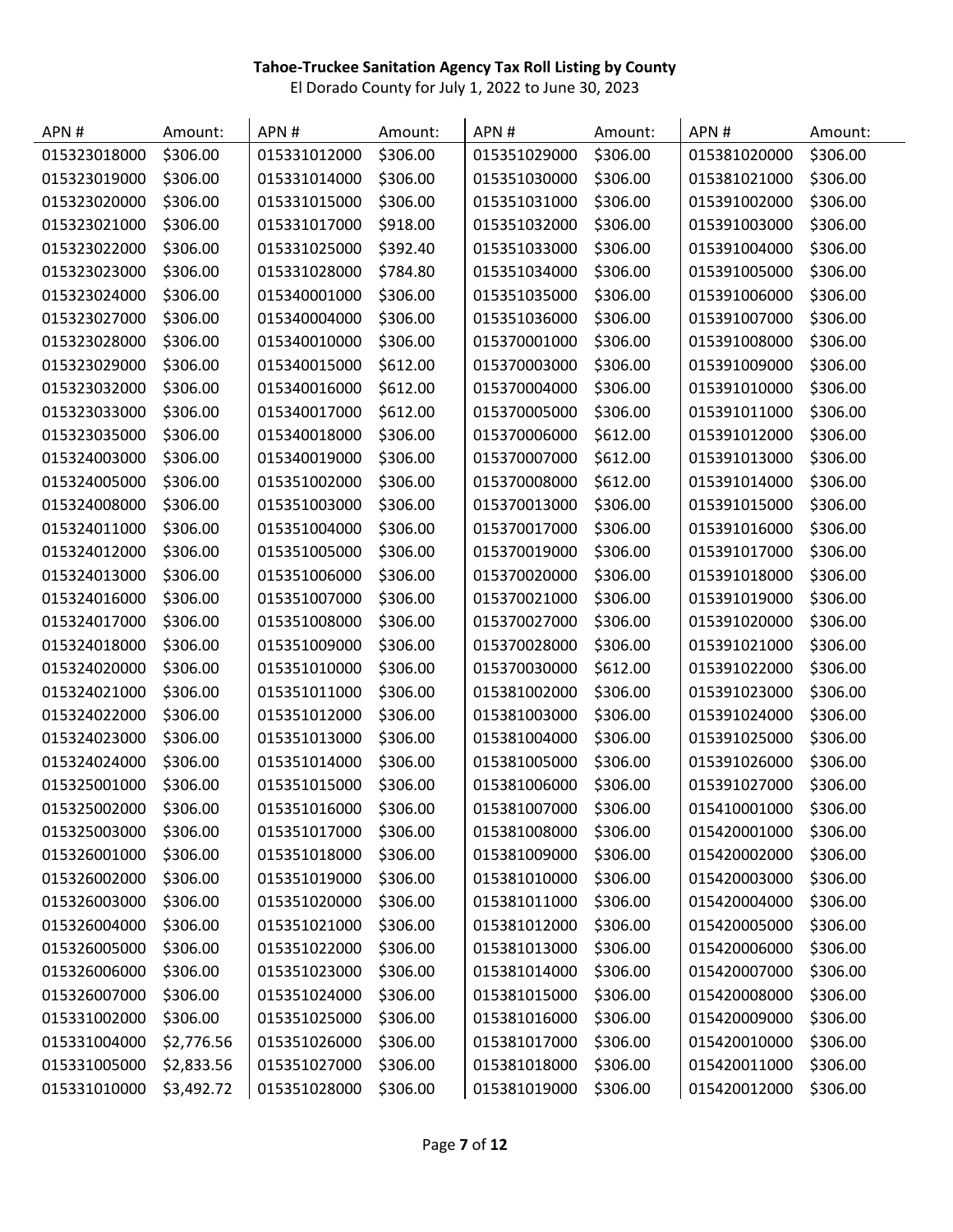| APN#         | Amount:  | APN#         | Amount:  | APN#         | Amount:  | APN#         | Amount:  |
|--------------|----------|--------------|----------|--------------|----------|--------------|----------|
| 015420013000 | \$306.00 | 016063001000 | \$306.00 | 016091041000 | \$306.00 | 016131006000 | \$918.00 |
| 015420014000 | \$306.00 | 016063005000 | \$306.00 | 016091045000 | \$306.00 | 016131007000 | \$306.00 |
| 015420015000 | \$306.00 | 016063008000 | \$306.00 | 016091046000 | \$306.00 | 016141005000 | \$306.00 |
| 016031027000 | \$306.00 | 016063010000 | \$306.00 | 016091048000 | \$306.00 | 016141006000 | \$306.00 |
| 016051003000 | \$612.00 | 016063011000 | \$306.00 | 016091049000 | \$306.00 | 016141007000 | \$306.00 |
| 016051009000 | \$306.00 | 016063012000 | \$306.00 | 016091055000 | \$306.00 | 016142001000 | \$306.00 |
| 016051010000 | \$306.00 | 016063014000 | \$306.00 | 016091056000 | \$306.00 | 016142005000 | \$306.00 |
| 016051012000 | \$612.00 | 016063016000 | \$306.00 | 016091057000 | \$306.00 | 016142006000 | \$306.00 |
| 016051013000 | \$306.00 | 016081002000 | \$306.00 | 016091058000 | \$306.00 | 016142007000 | \$612.00 |
| 016051014000 | \$918.00 | 016081003000 | \$306.00 | 016091059000 | \$306.00 | 016142008000 | \$306.00 |
| 016051026000 | \$306.00 | 016081004000 | \$306.00 | 016091063000 | \$306.00 | 016142009000 | \$612.00 |
| 016051033000 | \$306.00 | 016081006000 | \$306.00 | 016091064000 | \$306.00 | 016142010000 | \$306.00 |
| 016051034000 | \$306.00 | 016081007000 | \$306.00 | 016091065000 | \$306.00 | 016142013000 | \$306.00 |
| 016051035000 | \$306.00 | 016081008000 | \$306.00 | 016101003000 | \$612.00 | 016142016000 | \$306.00 |
| 016051049000 | \$306.00 | 016081009000 | \$306.00 | 016101004000 | \$612.00 | 016142019000 | \$306.00 |
| 016051050000 | \$306.00 | 016081010000 | \$306.00 | 016101006000 | \$306.00 | 016142020000 | \$306.00 |
| 016051051000 | \$306.00 | 016081012000 | \$306.00 | 016101010000 | \$306.00 | 016142021000 | \$306.00 |
| 016051052000 | \$918.00 | 016081018000 | \$306.00 | 016101013000 | \$306.00 | 016142022000 | \$306.00 |
| 016051055000 | \$306.00 | 016081020000 | \$306.00 | 016101032000 | \$306.00 | 016142023000 | \$306.00 |
| 016051056000 | \$306.00 | 016081021000 | \$306.00 | 016101033000 | \$306.00 | 016142025000 | \$306.00 |
| 016051057000 | \$306.00 | 016081028000 | \$306.00 | 016101049000 | \$306.00 | 016142026000 | \$306.00 |
| 016051058000 | \$612.00 | 016081029000 | \$306.00 | 016101050000 | \$612.00 | 016142027000 | \$306.00 |
| 016051059000 | \$612.00 | 016081030000 | \$306.00 | 016101057000 | \$306.00 | 016142028000 | \$612.00 |
| 016052003000 | \$306.00 | 016081036000 | \$306.00 | 016101059000 | \$306.00 | 016142029000 | \$306.00 |
| 016052004000 | \$306.00 | 016081037000 | \$306.00 | 016101063000 | \$306.00 | 016143007000 | \$306.00 |
| 016052005000 | \$306.00 | 016081038000 | \$306.00 | 016101072000 | \$306.00 | 016143009000 | \$306.00 |
| 016052006000 | \$306.00 | 016081039000 | \$306.00 | 016101077000 | \$306.00 | 016143010000 | \$306.00 |
| 016052007000 | \$306.00 | 016081041000 | \$306.00 | 016101083000 | \$306.00 | 016143011000 | \$306.00 |
| 016052008000 | \$306.00 | 016081045000 | \$306.00 | 016101084000 | \$306.00 | 016143012000 | \$306.00 |
| 016053003000 | \$306.00 | 016081046000 | \$306.00 | 016101085000 | \$306.00 | 016143014000 | \$306.00 |
| 016053004000 | \$306.00 | 016091004000 | \$306.00 | 016101086000 | \$306.00 | 016143016000 | \$306.00 |
| 016053005000 | \$306.00 | 016091005000 | \$306.00 | 016101088000 | \$306.00 | 016143017000 | \$306.00 |
| 016053006000 | \$306.00 | 016091016000 | \$306.00 | 016101090000 | \$306.00 | 016143018000 | \$306.00 |
| 016053007000 | \$306.00 | 016091019000 | \$306.00 | 016101091000 | \$306.00 | 016151007000 | \$306.00 |
| 016053008000 | \$306.00 | 016091020000 | \$306.00 | 016101092000 | \$306.00 | 016151017000 | \$306.00 |
| 016061001000 | \$612.00 | 016091021000 | \$306.00 | 016101093000 | \$306.00 | 016151019000 | \$306.00 |
| 016061006000 | \$918.00 | 016091022000 | \$306.00 | 016101094000 | \$612.00 | 016151021000 | \$306.00 |
| 016062001000 | \$306.00 | 016091023000 | \$306.00 | 016101095000 | \$306.00 | 016151022000 | \$306.00 |
| 016062002000 | \$306.00 | 016091027000 | \$306.00 | 016131001000 | \$612.00 | 016151023000 | \$306.00 |
| 016062004000 | \$306.00 | 016091030000 | \$306.00 | 016131004000 | \$306.00 | 016151025000 | \$306.00 |
| 016062008000 | \$306.00 | 016091040000 | \$306.00 | 016131005000 | \$612.00 | 016151027000 | \$306.00 |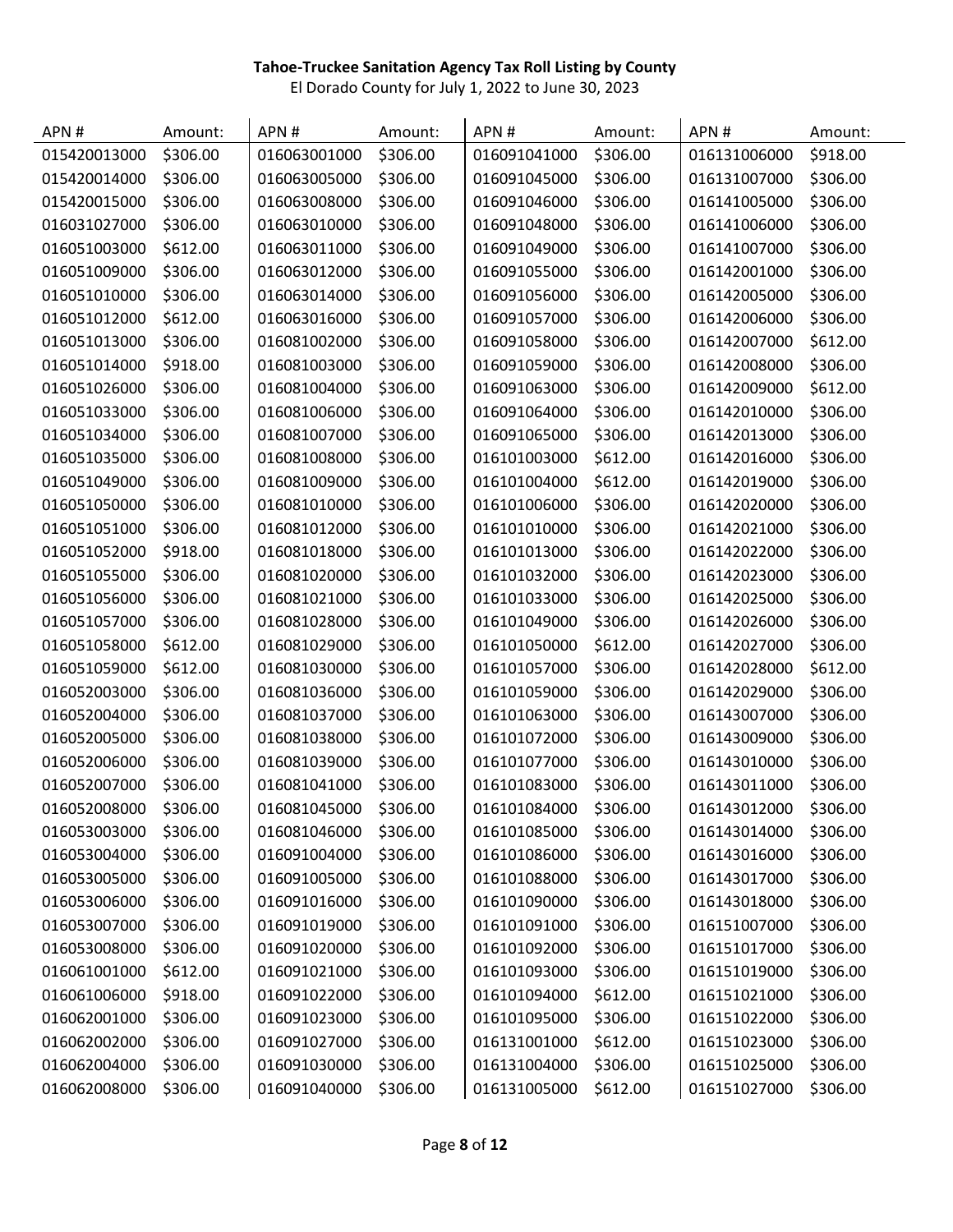| APN#         | Amount:  | APN#         | Amount:  | APN#         | Amount:  | APN#         | Amount:    |
|--------------|----------|--------------|----------|--------------|----------|--------------|------------|
| 016151028000 | \$306.00 | 016191018000 | \$306.00 | 016211016000 | \$306.00 | 016242015000 | \$306.00   |
| 016151029000 | \$306.00 | 016191020000 | \$306.00 | 016211017000 | \$306.00 | 016251001000 | \$306.00   |
| 016151030000 | \$306.00 | 016191021000 | \$306.00 | 016221002000 | \$612.00 | 016251002000 | \$306.00   |
| 016151032000 | \$306.00 | 016191022000 | \$306.00 | 016221003000 | \$306.00 | 016251004000 | \$306.00   |
| 016151033000 | \$306.00 | 016191023000 | \$306.00 | 016221004000 | \$306.00 | 016251005000 | \$306.00   |
| 016151035000 | \$306.00 | 016191024000 | \$306.00 | 016221005000 | \$612.00 | 016251006000 | \$306.00   |
| 016161008000 | \$306.00 | 016191025000 | \$306.00 | 016221007000 | \$612.00 | 016251007000 | \$612.00   |
| 016161012000 | \$306.00 | 016191026000 | \$306.00 | 016221014000 | \$612.00 | 016251012000 | \$306.00   |
| 016161015000 | \$306.00 | 016191027000 | \$306.00 | 016221015000 | \$306.00 | 016261001000 | \$306.00   |
| 016161016000 | \$306.00 | 016191028000 | \$306.00 | 016231007000 | \$306.00 | 016261002000 | \$306.00   |
| 016161017000 | \$306.00 | 016191030000 | \$306.00 | 016231009000 | \$306.00 | 016261006000 | \$306.00   |
| 016161018000 | \$306.00 | 016191031000 | \$306.00 | 016231010000 | \$306.00 | 016261011000 | \$306.00   |
| 016161019000 | \$306.00 | 016191032000 | \$306.00 | 016231012000 | \$306.00 | 016261013000 | \$306.00   |
| 016161020000 | \$306.00 | 016191033000 | \$306.00 | 016231013000 | \$306.00 | 016281002000 | \$306.00   |
| 016161021000 | \$306.00 | 016191034000 | \$306.00 | 016231014000 | \$306.00 | 016281003000 | \$306.00   |
| 016161022000 | \$306.00 | 016201002000 | \$306.00 | 016232001000 | \$306.00 | 016281007000 | \$306.00   |
| 016161023000 | \$306.00 | 016201003000 | \$306.00 | 016232002000 | \$306.00 | 016281008000 | \$306.00   |
| 016161026000 | \$306.00 | 016202001000 | \$306.00 | 016232003000 | \$306.00 | 016281009000 | \$306.00   |
| 016161027000 | \$306.00 | 016202002000 | \$306.00 | 016232004000 | \$306.00 | 016281010000 | \$306.00   |
| 016161028000 | \$306.00 | 016202003000 | \$306.00 | 016232005000 | \$306.00 | 016282001000 | \$306.00   |
| 016161030000 | \$306.00 | 016202004000 | \$306.00 | 016232006000 | \$306.00 | 016282002000 | \$306.00   |
| 016161031000 | \$306.00 | 016202005000 | \$306.00 | 016232007000 | \$306.00 | 016282004000 | \$306.00   |
| 016161035000 | \$306.00 | 016202006000 | \$306.00 | 016232008000 | \$306.00 | 016282005000 | \$306.00   |
| 016161038000 | \$306.00 | 016202007000 | \$306.00 | 016232009000 | \$306.00 | 016283001000 | \$306.00   |
| 016161039000 | \$306.00 | 016202008000 | \$306.00 | 016232010000 | \$306.00 | 016283002000 | \$306.00   |
| 016171005000 | \$306.00 | 016202013000 | \$306.00 | 016241001000 | \$612.00 | 016283007000 | \$306.00   |
| 016171006000 | \$306.00 | 016202016000 | \$306.00 | 016241002000 | \$306.00 | 016284003000 | \$306.00   |
| 016171007000 | \$306.00 | 016202017000 | \$306.00 | 016241003000 | \$306.00 | 016284004000 | \$306.00   |
| 016171009000 | \$306.00 | 016202018000 | \$306.00 | 016241004000 | \$306.00 | 016291001000 | \$306.00   |
| 016181013000 | \$306.00 | 016202021000 | \$306.00 | 016241005000 | \$306.00 | 016292001000 | \$306.00   |
| 016181015000 | \$306.00 | 016202022000 | \$306.00 | 016241007000 | \$306.00 | 016292031000 | \$306.00   |
| 016181016000 | \$306.00 | 016202023000 | \$306.00 | 016242002000 | \$306.00 | 016292032000 | \$306.00   |
| 016181019000 | \$306.00 | 016202024000 | \$306.00 | 016242005000 | \$306.00 | 016292034000 | \$156.96   |
| 016181020000 | \$306.00 | 016203002000 | \$306.00 | 016242006000 | \$306.00 | 016293001000 | \$306.00   |
| 016181021000 | \$306.00 | 016203003000 | \$306.00 | 016242007000 | \$306.00 | 016293002000 | \$306.00   |
| 016191009000 | \$306.00 | 016211006000 | \$306.00 | 016242008000 | \$306.00 | 016293005000 | \$306.00   |
| 016191010000 | \$306.00 | 016211008000 | \$306.00 | 016242009000 | \$306.00 | 016294002000 | \$306.00   |
| 016191011000 | \$306.00 | 016211009000 | \$306.00 | 016242010000 | \$306.00 | 016300009000 | \$306.00   |
| 016191012000 | \$306.00 | 016211011000 | \$306.00 | 016242012000 | \$306.00 | 016300010000 | \$306.00   |
| 016191013000 | \$306.00 | 016211012000 | \$306.00 | 016242013000 | \$306.00 | 016300037000 | \$459.00   |
| 016191014000 | \$306.00 | 016211015000 | \$306.00 | 016242014000 | \$306.00 | 016300038000 | \$1,224.00 |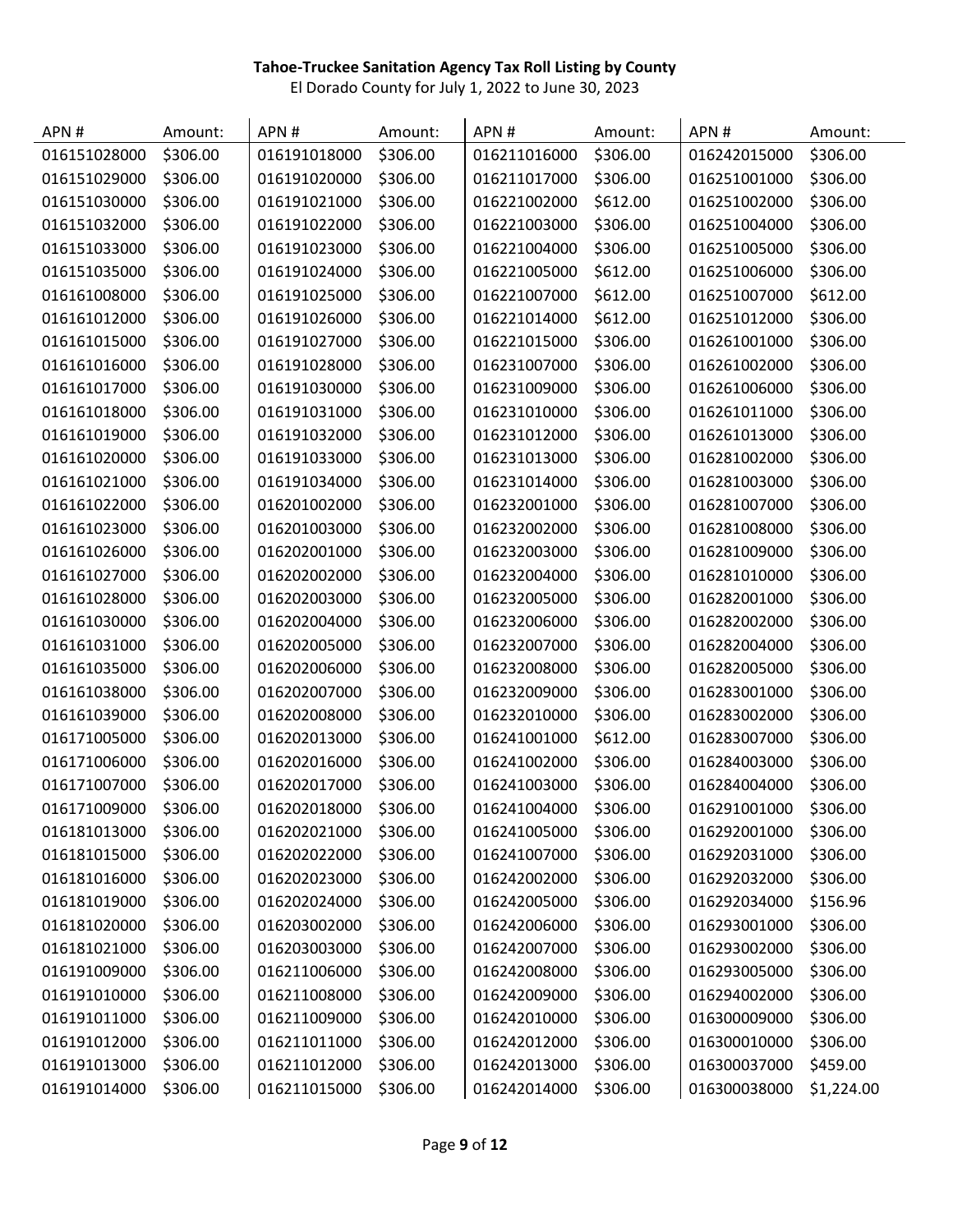| APN#         | Amount:  | APN#         | Amount:  | APN#         | Amount:  | APN#         | Amount:    |
|--------------|----------|--------------|----------|--------------|----------|--------------|------------|
| 016300045000 | \$306.00 | 016332039000 | \$306.00 | 016373001000 | \$306.00 | 016401018000 | \$306.00   |
| 016300046000 | \$306.00 | 016332042000 | \$306.00 | 016373002000 | \$306.00 | 016401020000 | \$306.00   |
| 016300053000 | \$306.00 | 016333006000 | \$306.00 | 016373003000 | \$306.00 | 016401021000 | \$306.00   |
| 016300060000 | \$306.00 | 016333007000 | \$306.00 | 016373005000 | \$306.00 | 016410001000 | \$306.00   |
| 016300063000 | \$306.00 | 016333008000 | \$306.00 | 016373008000 | \$306.00 | 016410003000 | \$306.00   |
| 016300064000 | \$306.00 | 016361002000 | \$306.00 | 016381002000 | \$306.00 | 016410005000 | \$612.00   |
| 016311004000 | \$306.00 | 016361003000 | \$306.00 | 016381003000 | \$306.00 | 016410009000 | \$306.00   |
| 016311005000 | \$306.00 | 016361005000 | \$306.00 | 016381004000 | \$306.00 | 016410015000 | \$1,718.64 |
| 016311006000 | \$306.00 | 016361010000 | \$306.00 | 016381005000 | \$306.00 | 016421001000 | \$306.00   |
| 016311007000 | \$306.00 | 016361011000 | \$306.00 | 016381006000 | \$306.00 | 016421002000 | \$306.00   |
| 016311008000 | \$306.00 | 016361012000 | \$306.00 | 016381007000 | \$306.00 | 016421003000 | \$306.00   |
| 016311010000 | \$306.00 | 016361013000 | \$306.00 | 016381008000 | \$306.00 | 016421004000 | \$306.00   |
| 016312001000 | \$306.00 | 016361014000 | \$306.00 | 016381009000 | \$306.00 | 016421006000 | \$306.00   |
| 016312004000 | \$306.00 | 016361015000 | \$306.00 | 016381010000 | \$306.00 | 016422005000 | \$306.00   |
| 016313003000 | \$306.00 | 016361020000 | \$306.00 | 016381011000 | \$306.00 | 016422010000 | \$306.00   |
| 016313008000 | \$306.00 | 016361023000 | \$306.00 | 016381012000 | \$306.00 | 016422011000 | \$306.00   |
| 016313011000 | \$306.00 | 016361024000 | \$306.00 | 016381015000 | \$306.00 | 016422012000 | \$306.00   |
| 016313012000 | \$306.00 | 016361029000 | \$306.00 | 016381016000 | \$306.00 | 016422013000 | \$306.00   |
| 016313013000 | \$306.00 | 016361030000 | \$306.00 | 016381018000 | \$306.00 | 016422014000 | \$306.00   |
| 016313014000 | \$306.00 | 016362002000 | \$306.00 | 016382001000 | \$306.00 | 016423003000 | \$306.00   |
| 016313016000 | \$306.00 | 016362003000 | \$306.00 | 016382004000 | \$306.00 | 016424002000 | \$306.00   |
| 016321001000 | \$306.00 | 016362005000 | \$306.00 | 016382006000 | \$306.00 | 016431001000 | \$306.00   |
| 016321015000 | \$306.00 | 016362007000 | \$306.00 | 016382007000 | \$306.00 | 016432002000 | \$306.00   |
| 016322011000 | \$306.00 | 016362008000 | \$306.00 | 016382008000 | \$306.00 | 016432003000 | \$306.00   |
| 016322012000 | \$306.00 | 016362009000 | \$306.00 | 016382009000 | \$306.00 | 016432006000 | \$306.00   |
| 016322017000 | \$306.00 | 016363001000 | \$306.00 | 016382010000 | \$306.00 | 016432007000 | \$306.00   |
| 016323002000 | \$306.00 | 016363002000 | \$306.00 | 016382011000 | \$306.00 | 016432009000 | \$306.00   |
| 016323006000 | \$306.00 | 016363004000 | \$306.00 | 016382012000 | \$306.00 | 016432010000 | \$306.00   |
| 016323007000 | \$306.00 | 016371001000 | \$306.00 | 016382013000 | \$306.00 | 016432013000 | \$306.00   |
| 016323008000 | \$306.00 | 016371002000 | \$306.00 | 016382014000 | \$306.00 | 016432014000 | \$306.00   |
| 016323011000 | \$306.00 | 016371004000 | \$306.00 | 016382018000 | \$306.00 | 016432015000 | \$306.00   |
| 016324001000 | \$306.00 | 016371006000 | \$306.00 | 016382020000 | \$306.00 | 016432017000 | \$306.00   |
| 016324004000 | \$306.00 | 016371009000 | \$306.00 | 016390002000 | \$306.00 | 016433001000 | \$306.00   |
| 016324005000 | \$306.00 | 016371010000 | \$306.00 | 016390005000 | \$306.00 | 016433002000 | \$306.00   |
| 016324006000 | \$306.00 | 016371011000 | \$306.00 | 016390007000 | \$306.00 | 016434001000 | \$306.00   |
| 016332010000 | \$306.00 | 016372001000 | \$306.00 | 016390008000 | \$306.00 | 016434002000 | \$306.00   |
| 016332011000 | \$306.00 | 016372002000 | \$306.00 | 016401004000 | \$306.00 | 016434006000 | \$306.00   |
| 016332026000 | \$306.00 | 016372003000 | \$306.00 | 016401006000 | \$306.00 | 016434008000 | \$306.00   |
| 016332030000 | \$306.00 | 016372004000 | \$306.00 | 016401007000 | \$306.00 | 016434009000 | \$306.00   |
| 016332035000 | \$306.00 | 016372005000 | \$306.00 | 016401012000 | \$306.00 | 016434010000 | \$306.00   |
| 016332036000 | \$306.00 | 016372006000 | \$306.00 | 016401014000 | \$306.00 | 016435002000 | \$306.00   |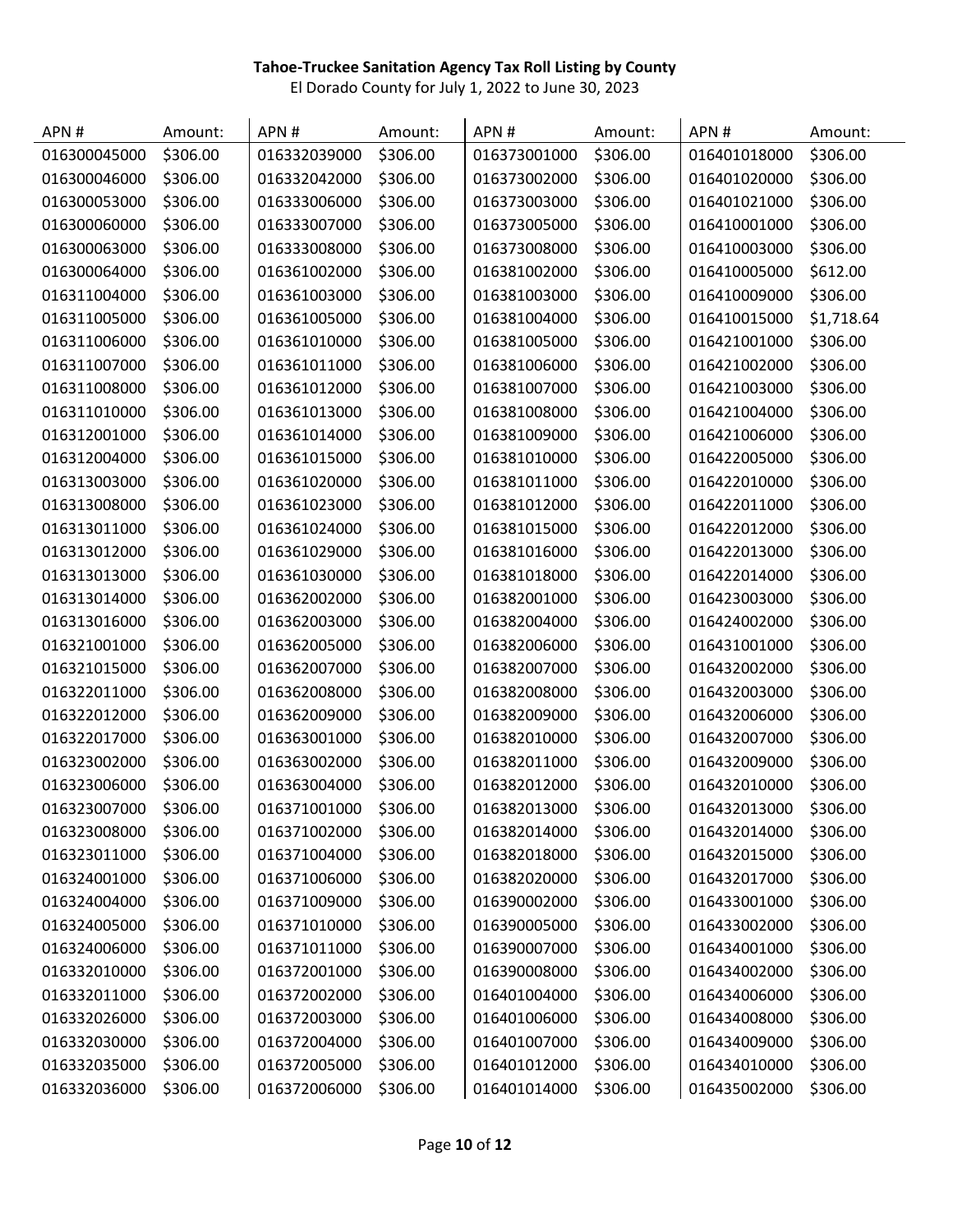| APN#         | Amount:  | APN#         | Amount:  | APN#         | Amount:  | APN#         | Amount:  |
|--------------|----------|--------------|----------|--------------|----------|--------------|----------|
| 016435003000 | \$306.00 | 016481017000 | \$306.00 | 016531016000 | \$306.00 | 016582001000 | \$306.00 |
| 016435004000 | \$306.00 | 016482015000 | \$306.00 | 016531017000 | \$306.00 | 016582003000 | \$306.00 |
| 016435005000 | \$306.00 | 016483002000 | \$306.00 | 016531018000 | \$306.00 | 016582005000 | \$306.00 |
| 016435006000 | \$306.00 | 016483004000 | \$306.00 | 016532003000 | \$306.00 | 016582006000 | \$306.00 |
| 016435007000 | \$612.00 | 016483006000 | \$306.00 | 016532004000 | \$306.00 | 016582007000 | \$306.00 |
| 016435008000 | \$306.00 | 016483007000 | \$306.00 | 016532007000 | \$306.00 | 016582009000 | \$306.00 |
| 016435009000 | \$306.00 | 016483011000 | \$306.00 | 016532009000 | \$306.00 | 016582010000 | \$306.00 |
| 016435010000 | \$306.00 | 016483012000 | \$306.00 | 016532014000 | \$306.00 | 016583002000 | \$306.00 |
| 016442001000 | \$306.00 | 016493002000 | \$306.00 | 016532016000 | \$306.00 | 016583003000 | \$306.00 |
| 016442002000 | \$306.00 | 016493004000 | \$306.00 | 016535006000 | \$306.00 | 016583004000 | \$306.00 |
| 016442011000 | \$306.00 | 016493009000 | \$306.00 | 016535010000 | \$306.00 | 016583005000 | \$306.00 |
| 016443002000 | \$306.00 | 016493010000 | \$306.00 | 016542009000 | \$306.00 | 016583008000 | \$306.00 |
| 016443003000 | \$306.00 | 016501009000 | \$306.00 | 016542011000 | \$306.00 | 016583009000 | \$306.00 |
| 016443006000 | \$306.00 | 016501010000 | \$306.00 | 016543002000 | \$306.00 | 016583010000 | \$306.00 |
| 016443007000 | \$306.00 | 016501013000 | \$306.00 | 016544005000 | \$306.00 | 016583011000 | \$306.00 |
| 016443008000 | \$306.00 | 016502001000 | \$306.00 | 016544007000 | \$306.00 | 016583012000 | \$306.00 |
| 016451001000 | \$306.00 | 016502002000 | \$306.00 | 016544008000 | \$306.00 | 016583014000 | \$306.00 |
| 016451002000 | \$306.00 | 016502003000 | \$306.00 | 016544010000 | \$306.00 | 016583015000 | \$306.00 |
| 016451007000 | \$306.00 | 016511001000 | \$306.00 | 016544011000 | \$306.00 | 016583016000 | \$306.00 |
| 016451008000 | \$306.00 | 016511004000 | \$306.00 | 016544012000 | \$306.00 | 016583017000 | \$306.00 |
| 016451010000 | \$306.00 | 016512002000 | \$306.00 | 016544017000 | \$306.00 | 016583018000 | \$306.00 |
| 016452001000 | \$306.00 | 016512004000 | \$306.00 | 016544020000 | \$306.00 | 016583019000 | \$306.00 |
| 016452006000 | \$306.00 | 016512005000 | \$306.00 | 016551004000 | \$306.00 | 016583021000 | \$306.00 |
| 016461003000 | \$306.00 | 016512006000 | \$306.00 | 016552008000 | \$306.00 | 016583022000 | \$306.00 |
| 016461007000 | \$306.00 | 016513012000 | \$306.00 | 016552009000 | \$306.00 | 016583030000 | \$306.00 |
| 016461008000 | \$306.00 | 016513014000 | \$306.00 | 016552013000 | \$306.00 | 016590002000 | \$306.00 |
| 016461009000 | \$306.00 | 016521007000 | \$306.00 | 016552014000 | \$306.00 | 016590008000 | \$306.00 |
| 016461010000 | \$306.00 | 016522001000 | \$306.00 | 016553010000 | \$306.00 | 016600007000 | \$306.00 |
| 016461012000 | \$306.00 | 016522002000 | \$306.00 | 016554001000 | \$306.00 | 016600008000 | \$306.00 |
| 016461013000 | \$306.00 | 016522005000 | \$306.00 | 016554002000 | \$306.00 | 016600010000 | \$306.00 |
| 016462003000 | \$306.00 | 016522006000 | \$306.00 | 016554006000 | \$306.00 | 016600013000 | \$306.00 |
| 016462006000 | \$306.00 | 016522008000 | \$306.00 | 016554010000 | \$306.00 | 016600019000 | \$306.00 |
| 016462007000 | \$306.00 | 016522013000 | \$306.00 | 016554011000 | \$306.00 | 016600020000 | \$306.00 |
| 016462008000 | \$306.00 | 016524004000 | \$306.00 | 016561004000 | \$306.00 | 017021001000 | \$612.00 |
| 016471001000 | \$306.00 | 016524007000 | \$306.00 | 016561005000 | \$306.00 | 017021006000 | \$612.00 |
| 016471003000 | \$306.00 | 016531002000 | \$306.00 | 016561008000 | \$306.00 | 017021008000 | \$918.00 |
| 016471004000 | \$306.00 | 016531004000 | \$306.00 | 016561009000 | \$306.00 | 017021011000 | \$306.00 |
| 016472009000 | \$306.00 | 016531007000 | \$306.00 | 016563003000 | \$306.00 | 017021014000 | \$306.00 |
| 016481001000 | \$306.00 | 016531012000 | \$306.00 | 016563007000 | \$306.00 | 017021017000 | \$306.00 |
| 016481008000 | \$306.00 | 016531013000 | \$306.00 | 016563009000 | \$306.00 | 017021021000 | \$306.00 |
| 016481015000 | \$306.00 | 016531015000 | \$306.00 | 016563010000 | \$306.00 | 017021022000 | \$918.00 |